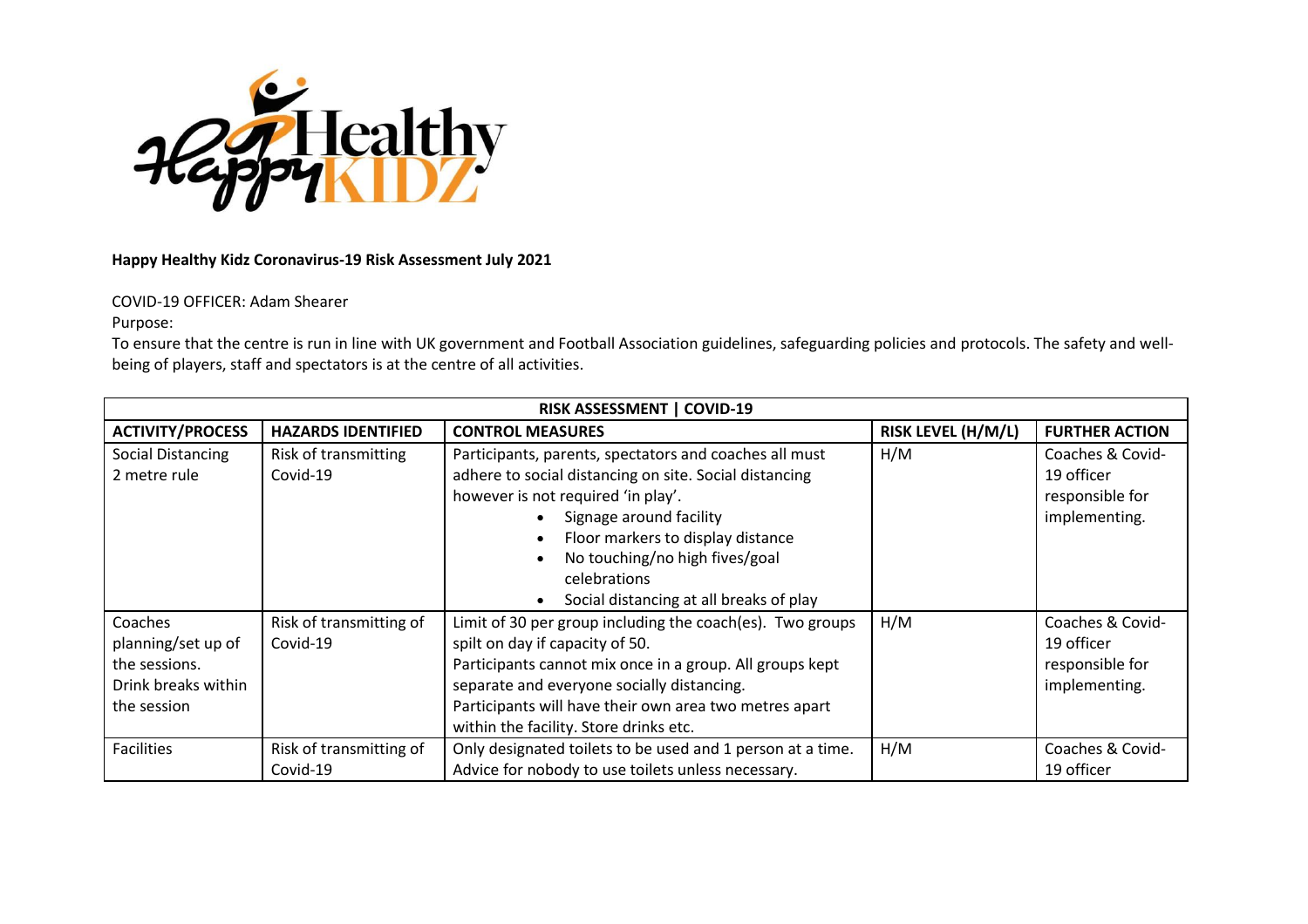

|                                             |                                     | Toilets to be cleaned and checked before and after<br>sessions.<br>All door handles to be wiped down/disinfected.<br>There will be a cleaning area that is to be used before and<br>after training for all players to use the hand sanitizer<br>provided.                                                                                                                                                                                                                                                                                                              |     | responsible for<br>implementing.                                                                                   |
|---------------------------------------------|-------------------------------------|------------------------------------------------------------------------------------------------------------------------------------------------------------------------------------------------------------------------------------------------------------------------------------------------------------------------------------------------------------------------------------------------------------------------------------------------------------------------------------------------------------------------------------------------------------------------|-----|--------------------------------------------------------------------------------------------------------------------|
| <b>First Aid</b>                            | Risk of transmitting of<br>Covid-19 | First Aid station to be set up away from the pitch. All<br>coaches are first aid qualified, if unsure, call 999.<br>Coaches will assist at a safe distance from the casualty as<br>much as possible.<br>If they are capable, the participant will do things for the<br>coach.<br>If First Aid is required coaches will use the appropriate<br>PPE.<br>Coaches may ask a child's parent to assist with their child if<br>they feel it's appropriate.<br>Parents to sign consent for first aid and briefing to be given<br>to parents about how we work (sent via email) | H/M | Coaches & Covid-<br>19 officer<br>responsible for<br>implementing.<br>Information to be<br>shared with<br>parents. |
| Arriving for<br>participants and<br>parents | Risk of transmitting of<br>Covid-19 | Participants will be met by the coach in a designated<br>meeting point. Then following social distancing be<br>escorted to the designated area of activity.<br>Parents will have the option to watch their child's activities<br>session from a designated area if they wish to do so.<br>There will be a cleaning area that is to be used before and<br>after activities for all participants to use the hand sanitizer<br>provided. There will be an area per group.                                                                                                 | H/M | Coaches, Covid-19<br>officer,<br>Participants &<br>Parents<br>responsible for<br>implementing.                     |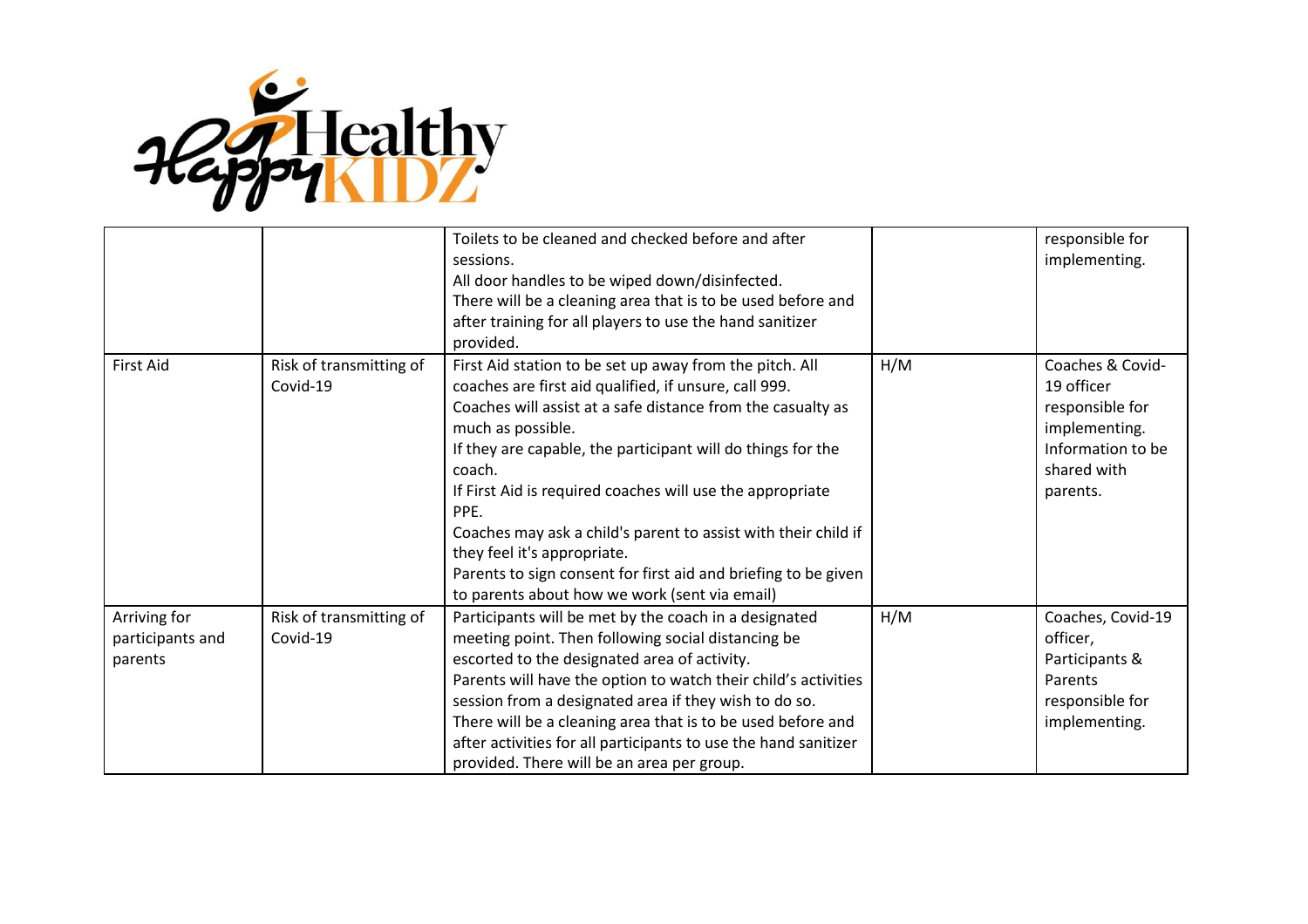

|                   |                                     | Copy of Liability Insurance and Risk Assessment with<br>Safeguarding policy available for all parents to view if<br>required.                                                                                                                                                                                                                                                                                                                                                                                                                                                                                                                                                                             |     |                                                                                    |
|-------------------|-------------------------------------|-----------------------------------------------------------------------------------------------------------------------------------------------------------------------------------------------------------------------------------------------------------------------------------------------------------------------------------------------------------------------------------------------------------------------------------------------------------------------------------------------------------------------------------------------------------------------------------------------------------------------------------------------------------------------------------------------------------|-----|------------------------------------------------------------------------------------|
| Coaches equipment | Risk of transmitting of<br>Covid-19 | Groups to be issued with their own equipment pack if<br>required.<br>Bibs allowed to be used when required.<br>All equipment to be cleaned before the session.<br>All hard surfaces will be wiped down prior to the session.<br>Coaches will have their own equipment to avoid sharing<br>between coaches.<br>Coaches will have enough equipment to avoid players<br>sharing.                                                                                                                                                                                                                                                                                                                             | H/M | Coaches & Covid-<br>19 officer<br>responsible for<br>implementing.                 |
| Participants      | Risk of transmitting of<br>Covid-19 | All participants to use hand sanitiser provided at beginning<br>and end of every session<br>All participant equipment be cleaned after use<br>Participants will have designated area to store drinks<br>bottle, all 2 metres apart<br>Bring drinks and place in designated areas.<br>Participants do not touch the goalposts or nets with their<br>hands.<br>Participants not to touch the cones with their hands unless<br>issued their own specific equipment.<br>Participants wash hands after every break.<br>Stay 2 metres away from anyone.<br>If you have any symptoms or are feeling unwell, please<br>refrain from attending any sessions as per government<br>advice, this is asked on sign up. | H/M | Coaches, Covid-19<br>officer &<br>participants<br>responsible for<br>implementing. |